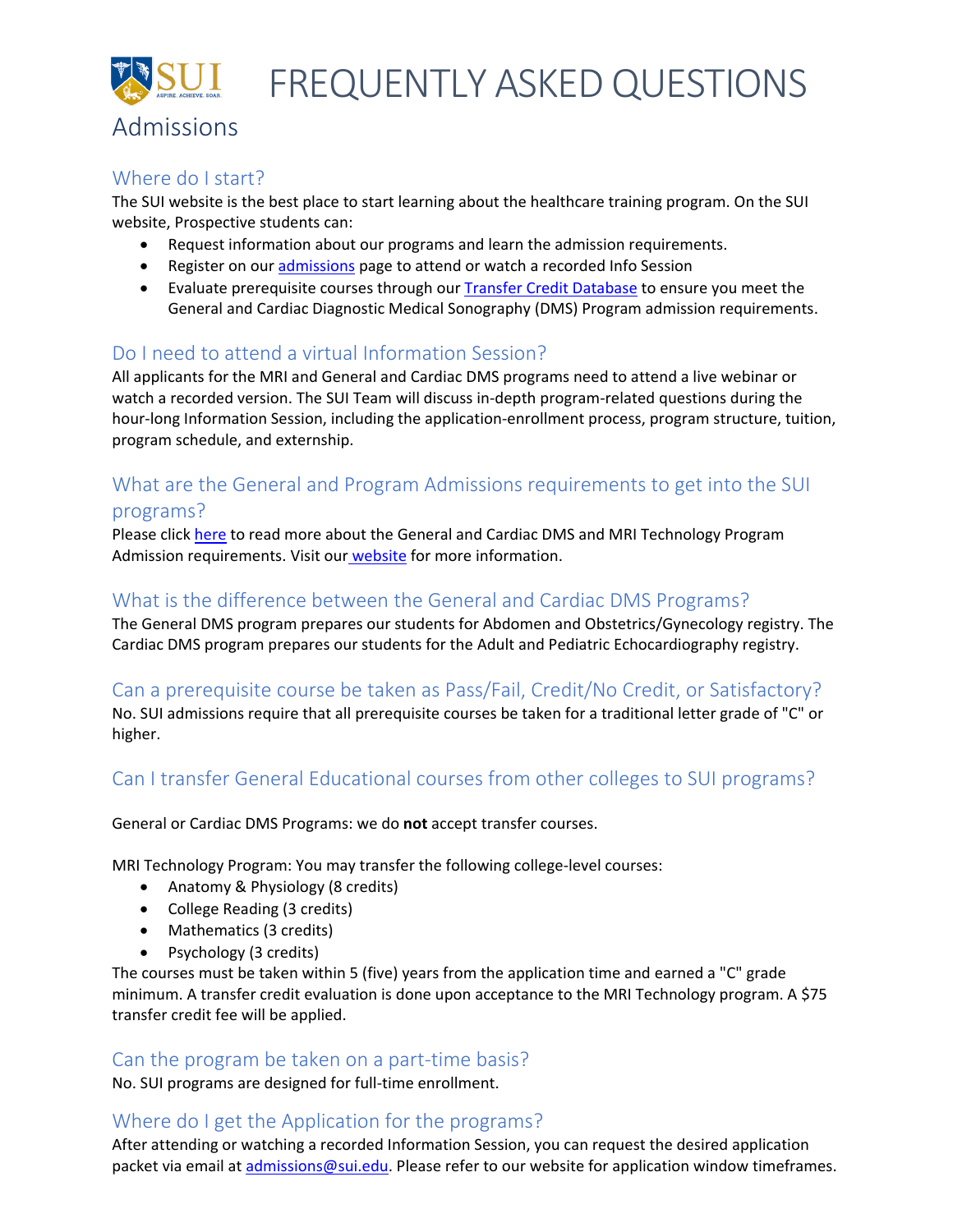

#### How often do you enroll new students into the programs?

SUI admits one class annually for the Cardiac DMS and MRI Technology programs. The General DMS program has two starts a year. Please check our admissions page for program start dates as they vary.

#### Do you require volunteering/job shadow hours?

Although SUI no longer requires job shadowing or volunteering, we highly encourage you to do extensive research on all modalities to find the right career choice for you. Prospective students can do healthcare volunteer work, watch YouTube videos, and speak with people working in the field to determine their healthcare career goals. Prospective students should consider the length and cost of the programs. Doing thorough research is necessary for making an informed decision on how to pursue your career choice.

#### What are the school hours?

The school is open Monday through Friday from 8:00 AM to 5:00 PM. Currently, all in-person appointments must be scheduled ahead of time.

## Are there evening or online classes available?

At this time, SUI does not offer any evening classes and has transitioned to blended teaching. Blended teaching incorporates online (synchronous and asynchronous) learning, and in-person lab teaching and clinical externships. The class schedules vary per program and will vary throughout the didactic or clinical rotations. The precise schedule is shared upon program enrollment.

*The Didactic Schedule for the SUI programs:* 

- General DMS Program; Monday through Thursday from 8 AM -2:30 PM.
- MRI Technology Program: Monday through Thursday from 8 AM 12 PM.
- Cardiac Sonography Program: schedule will be provided during the info session.

## Can a student work while in the program?

Most SUI students work part-time during the didactic portion of the program; some students will even work full time. However, many students find it challenging to balance both work and school due to the rigorous clinical and classroom work.

#### Do I need to take any entrance exams to get into the program?

Yes. As part of the application process, students must pass an entrance exam within two attempts. If students need a second attempt, it must be taken at least twenty-four hours after the first attempt.

• General and CS DMS and MRI Technology Programs: Applicants will need to complete the Wonderlic Exam (SLE) with a score of 20+. The exam is proctored online, is 8 minutes long, and has 30 multiple choice and fill-in questions in English grammar and Mathematics.

# Can I apply to the General or Cardiac DMS Programs before completing an associate degree or the required prerequisite courses?

Yes. If your degree or courses are in-progress, you may apply for either program with a letter from an Academic Advisor stating your courses' estimated graduation/completion date. Applicants will need to provide completed official transcripts for the degree and all prerequisite courses before they are invited to the group interview.